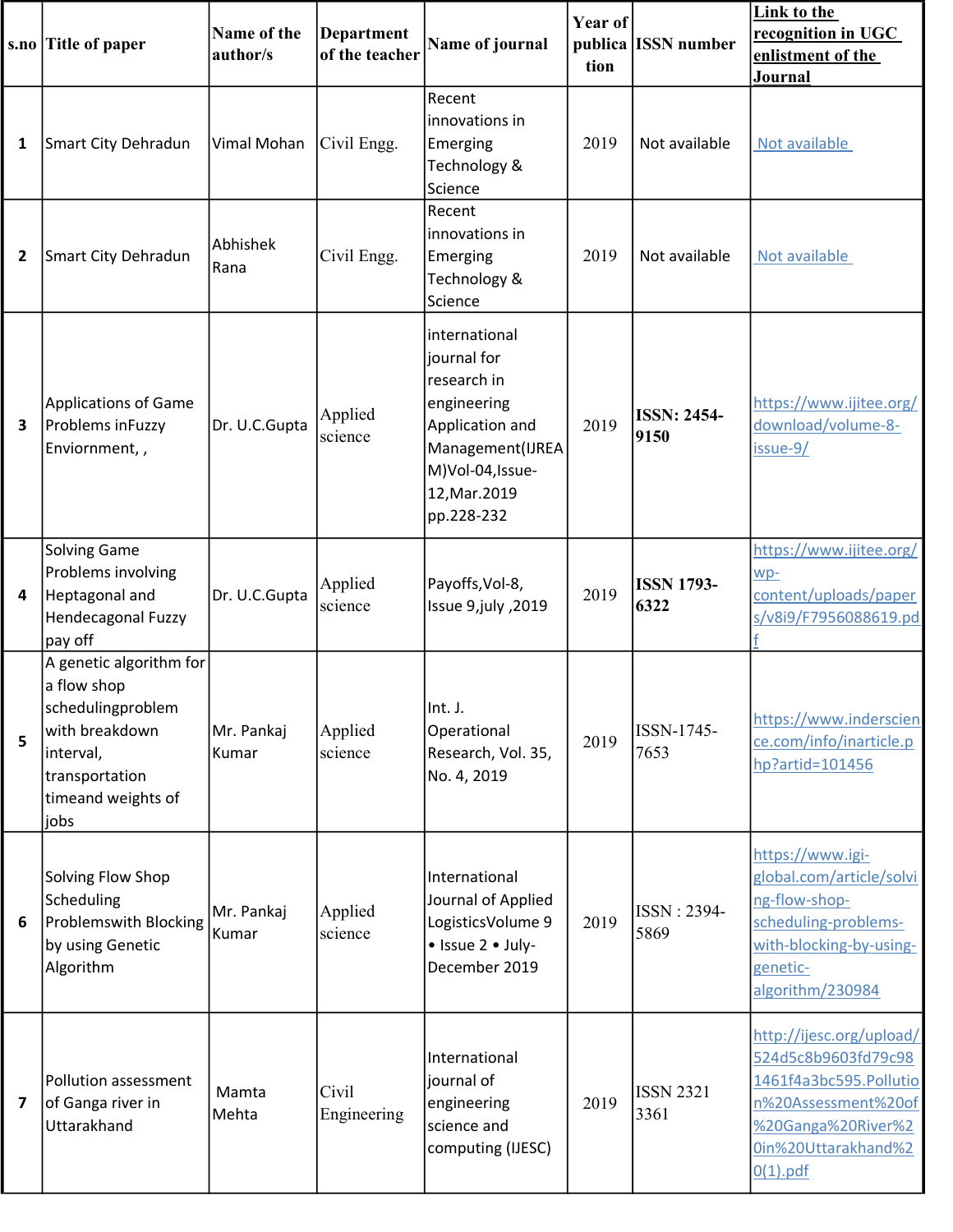| 8  | Responsible Factors of<br>Powered Two Wheeler<br><b>Accidents: A Review</b>                                               | Dr. Bharti<br>Sharma        | <b>CSE</b>                                        | International<br>Conference on<br>Research in<br>Intelligent and<br>Computing in<br>Engineering (RICE) | 2019 | 978-1-5386-<br>2599-6<br>018.8509039 | https://www.researchg<br>ate.net/publication/32<br>8525059 Responsible<br>10.1109/RICE.2 Factors of Powered T<br>wo Wheeler Accidents<br>A Review |
|----|---------------------------------------------------------------------------------------------------------------------------|-----------------------------|---------------------------------------------------|--------------------------------------------------------------------------------------------------------|------|--------------------------------------|---------------------------------------------------------------------------------------------------------------------------------------------------|
| 9  | Delay Optimization<br><b>Using Genetic</b><br>Algorithm at the Road<br>Intersection                                       | Dr. Bharti<br>Sharma        | <b>CSE</b>                                        | International<br>Journal of<br>Information<br><b>Retrival Progress</b><br>and Research                 | 2019 | 10.4018/IJIRR.2<br>019040101         | https://www.igi-<br>global.com/article/dela<br>y-optimization-using-<br>genetic-algorithm-at-<br>the-road-<br>intersection/222764                 |
| 10 | M-Governance : A path<br>of<br>challenges, Deterrent<br>and Achievement in<br>india                                       | Mr.Ashutosh<br><b>Bhatt</b> | <b>CSE</b>                                        | A Journal of<br>composition theory                                                                     | 2019 |                                      | http://www.jctjournal.c<br>ISSN:0731-6755   om/gallery/218-<br>sep2019.pdf                                                                        |
| 11 | M-Governance : A path<br><b>of</b><br>challenges, Deterrent<br>and Achievement in<br> india                               | Dr.Himanshu<br>Bahuguna     | <b>CSE</b>                                        | A Journal of<br>composition theory                                                                     | 2019 |                                      | http://www.jctjournal.c<br>ISSN:0731-6755   om/gallery/218-<br>sep2019.pdf                                                                        |
| 12 | control of beam<br>Vibrations using<br>Viscoelastically<br>Damped Absorber<br>system                                      | Ajay verma                  | me                                                | <b>IJRTE</b>                                                                                           | 2019 | 2277-3878                            | http://www.ijser.org                                                                                                                              |
| 13 | <b>Secure Link Prediction</b><br><b>Based Cross-Layer</b><br>Optimization For<br><b>Next Generation</b><br><b>Network</b> | Dr.Sandeep<br>Vijay         | Electronics<br>and electrical<br>engineering      | International<br>Journal of<br>Innovative<br>Technology and<br>Exploring<br>Engineering (IJITEE)       | 2019 | 2278-3075                            | https://www.ijitee.org/<br>wp-<br>content/uploads/paper<br>s/v8i8/H7117068819.p<br>df                                                             |
| 14 | Low Cross-Polarization<br>Improved-Gain<br>Rectangular Patch<br>Antenna                                                   | Dr.Sandeep<br>Vijay         | Electronics<br>and electrical MDPI<br>engineering |                                                                                                        | 2019 | /electronics810<br>1189              | doi.org/10.3390 https://www.mdpi.com<br>$/2079-$<br>9292/8/10/1189/htm                                                                            |
| 15 | Secure Cross Layer<br>Architecture for IOT<br>Devices in NGN                                                              | Dr.Sandeep<br>Vijay         | Electronics<br>and electrical<br>engineering      | International<br>Journal of Recent<br><b>Technology and</b><br>Engineering (IJRTE)                     | 2019 | 2277-3878                            | https://www.ijrte.org/<br>$wp-$<br>content/uploads/paper<br>s/v8i1/A2205058119.p<br>df                                                            |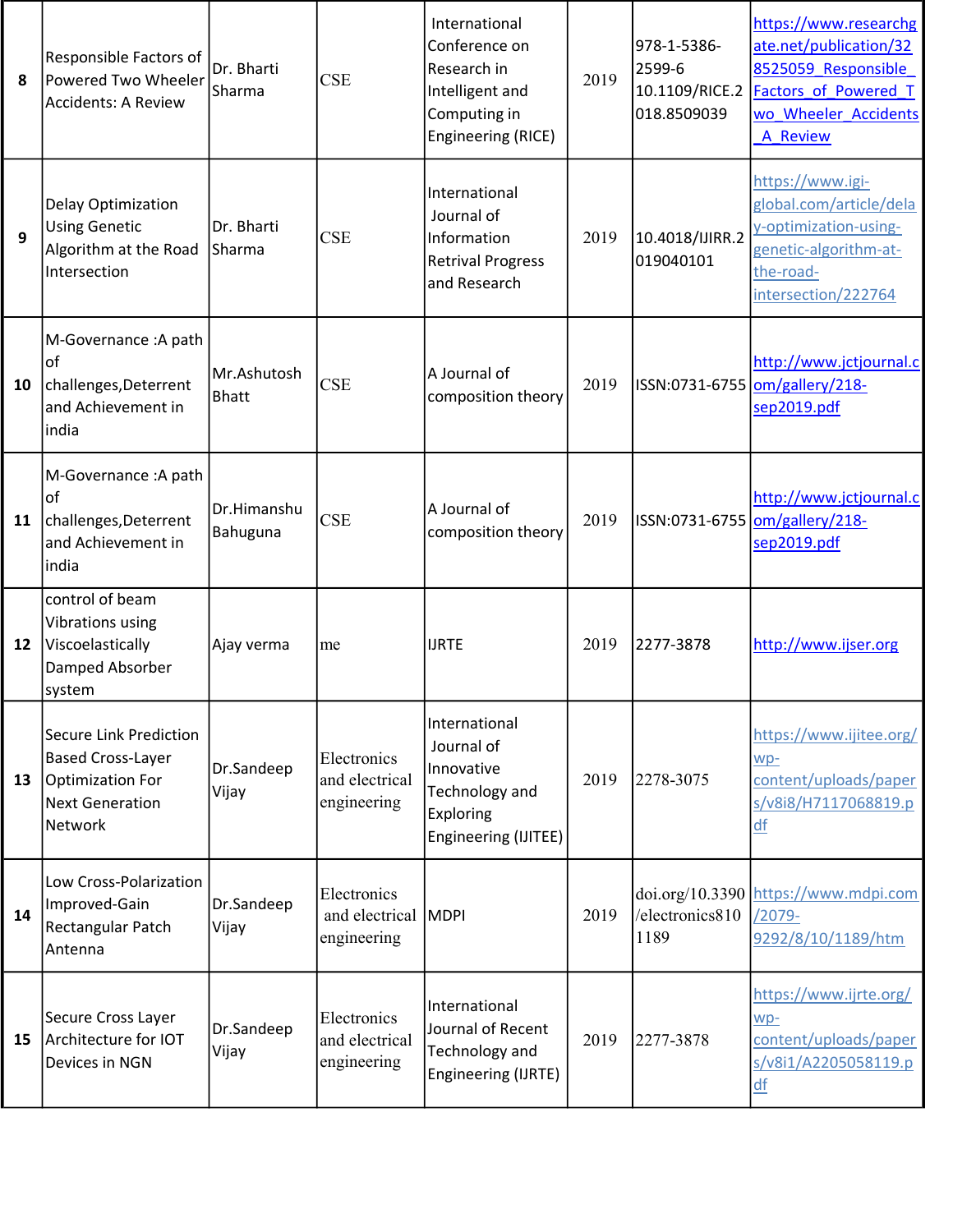| 16 | <b>Optimization Models</b><br>for Selecting Base<br>Station Sites for<br>Cellular<br><b>Network Planning</b>                                                                                 | Dr.Sandeep<br>Vijay     | Electronics<br>and electrical<br>engineering | Applications<br>of Geomatics in<br><b>Civil Engineering</b> | 2019 | $978 - 981 - 13$<br>7066-3                                       | $\frac{\text{https://doi.org/10.}}{\text{https://doi.org/10.}}$<br>$1007/978 - 981 - 13$<br>$7067 - 0.52$ |
|----|----------------------------------------------------------------------------------------------------------------------------------------------------------------------------------------------|-------------------------|----------------------------------------------|-------------------------------------------------------------|------|------------------------------------------------------------------|-----------------------------------------------------------------------------------------------------------|
| 17 | Cross Layer<br>Optimization with QoS<br>for Heterogenous ad-<br>hoc<br>Network                                                                                                               | Dr.Sandeep<br>Vijay     | Electronics<br>and electrical<br>engineering | imanager<br>publications for<br>computer science            | 2019 | n. 7. 4. 15752                                                   | https://doi.http://www.imanagerp<br>$/10.26634$ / jwc ublications.com/article/<br>15752                   |
| 18 | Synthesis of a novel<br>hybrid nanocomposite<br>of AZ31Mg-Graphene-<br><b>MWCNT</b><br>by multi-pass friction<br>stir processing and<br>evaluation of<br>mechanical<br>properties"           | SANJAY<br><b>SHARMA</b> | <b>ME</b>                                    | <b>Materials</b><br>Research Express                        | 2019 | $\left  \text{doi.org}/10.10 \right $<br>88/2053-<br>1591/ab54da | DOI:<br>https://doi.org/10.108<br>8/2053-1591/ab54da                                                      |
| 19 | "Influence of Tool<br>Rotation Speeds on<br>Mechanical and<br>Morphological<br>Properties<br>of Friction Stir<br>Processed Nano<br>Hybrid Composite of<br>MWCNT-Graphene-<br>AZ31 Magnesium" | SANJAY<br><b>SHARMA</b> | <b>ME</b>                                    | Journal<br>of Magnesium and<br>Alloys                       | 2019 | 2213-9567                                                        | https://www.sciencedir<br>ect.com/science/article<br>/pii/S22139567193005<br><u>7X</u>                    |
| 20 | <b>Transient Vibration</b><br>Analysis of Arbitrary<br>Thin Plates Subjected<br>to Air-Blast Load                                                                                            | Saleema<br>Panda,       | Civil<br>Engineering                         | Journal of<br>Vibration<br>Engineering &<br>Technologies    | 2019 | 10.1007/s4241<br>7-019-00096-2                                   | https://doi.org/ https://link.springer.co<br>m/article/10.1007%2Fs<br>42417-019-00096-2                   |
| 21 | <b>Effect of external</b><br>factors on segregation<br>of different granular<br>mixtures                                                                                                     | Saleema<br>Panda,       | Civil<br>Engineering                         | <b>Advanced Powder</b><br>Technology                        | 2019 | 10.1016/j.apt.2<br>019.11.013                                    | https://doi.org/ sciencedirect.com/scie<br>nce/article/pii/S092188<br>3119304224                          |
| 22 | Prediction of FRP<br>shear contribution for<br>wrapped shear<br>deficient RC beams<br>using adaptive neuro-<br>fuzzy inference system<br>(ANFIS)                                             | Amiya R.<br>Pandit,     | Civil<br>Engineering                         | science direct                                              | 2019 | ISSN: 2352-<br>0124                                              | https://www.sciencedir<br>ect.com/science/article<br>/pii/S23520124193019<br><u>36</u>                    |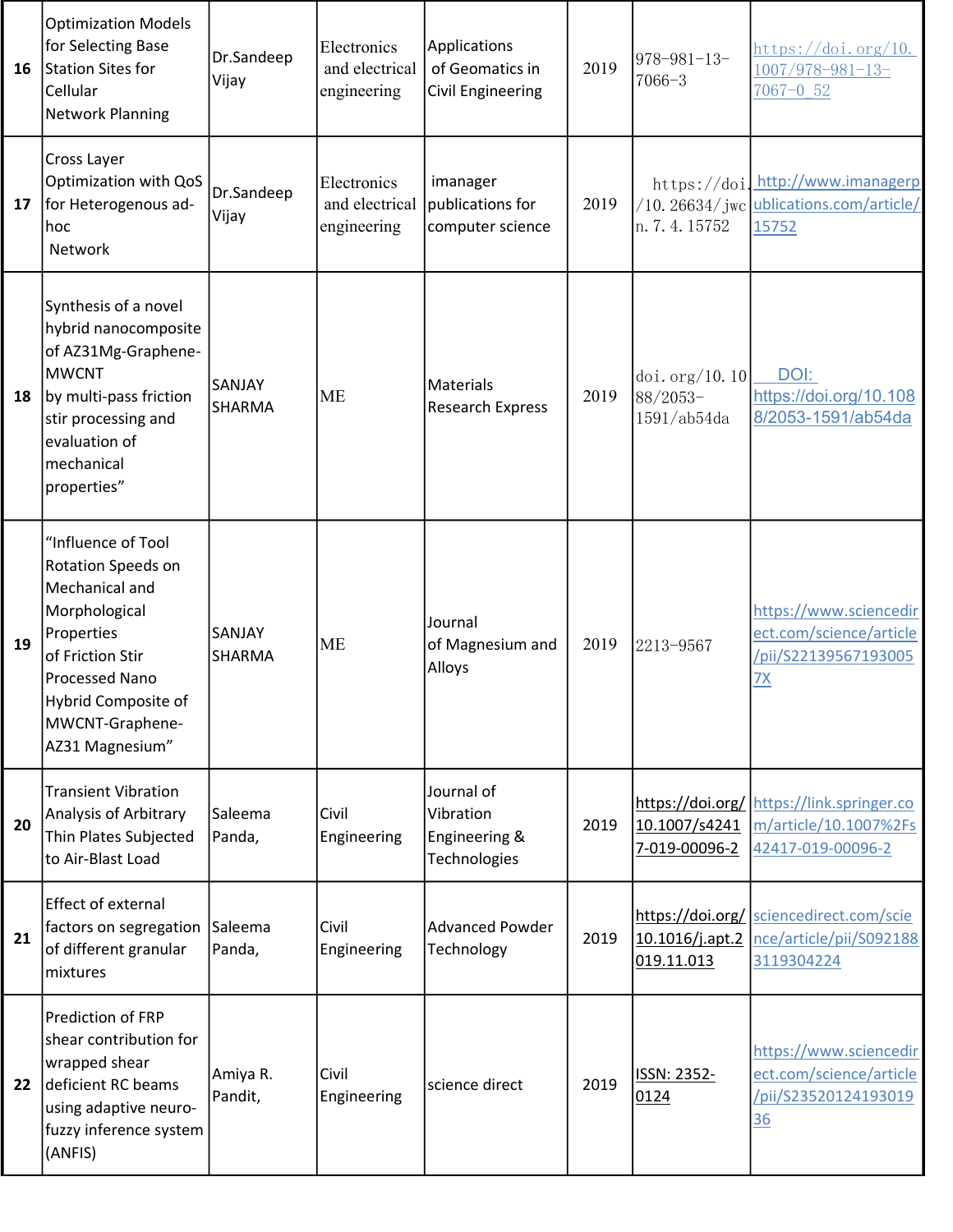| 23 | Evaluation of dynamic<br>characteristics of<br>liquid sloshing in<br>sloped bottom tanks                                                                          | Amiya R.<br>Pandit, | Civil<br>Engineering                         | International<br>Journal of<br>Dynamics and<br>Control                                                               | 2019 | ISSN: 2195-<br>2698                 | https://link.springer.co<br>m/article/10.1007%2Fs<br>40435-019-00527-8                 |
|----|-------------------------------------------------------------------------------------------------------------------------------------------------------------------|---------------------|----------------------------------------------|----------------------------------------------------------------------------------------------------------------------|------|-------------------------------------|----------------------------------------------------------------------------------------|
| 24 | Prediction of<br>earthquake magnitude Amiya R.<br>using adaptive neuro<br>fuzzy inference system                                                                  | Pandit,             | Civil<br>Engineering                         | <b>Earth Science</b><br><b>Informatics</b>                                                                           | 2019 |                                     | https://link.springer.co<br>ISSN: 1865-0473 m/article/10.1007%2Fs<br>12145-019-00397-w |
| 25 | <b>Numerical simulation</b><br>of partially filled liquid<br>containers with special Amiya R.<br>type bottom geometry   Pandit,<br>under earthquake<br>excitation |                     | Civil<br>Engineering                         | International<br>Journal of<br>Dynamics and<br>Control volume                                                        | 2019 | ISSN: 2195-<br>2698                 | https://link.springer.co<br>m/article/10.1007%2Fs<br>40435-019-00529-6                 |
| 26 | Seismic Control of<br><b>Structures Using</b><br><b>Sloped Bottom Tuned</b><br>Liquid Damper                                                                      | Amiya R.<br>Pandit, | Civil<br>Engineering                         | International<br>Journal of<br><b>Structural Stability</b><br>and Dynamics                                           | 2019 | ISSN:1793-6764.                     | https://www.worldscie<br>ntific.com/doi/abs/10.1<br>142/S02194554195009<br>62          |
| 27 | Seismic behavior of<br>partially filled liquid<br>tank with sloped walls                                                                                          | Amiya R.<br>Pandit, | Civil<br>Engineering                         | Ocean Engineering                                                                                                    | 2019 | ISSN: 0029-<br>8018                 | https://doi.org/10.1016<br>/j.oceaneng.2019.1061<br>97                                 |
| 28 | Parameters controlling<br>strength of red mud-<br>lime mix                                                                                                        | Sujeet Kumar        | <b>Civil</b><br>Engineering                  | Journal<br>European Journal<br>of Environmental<br>and Civil<br>Engineering                                          | 2019 | ISSN: 1964-<br>8189                 | https://www.tandfonli<br>ne.com/doi/full/10.108<br>0/19648189.2017.1304<br>280         |
| 29 | <b>Congestion Aware and</b><br><b>Stability Based Routing</b><br>with Cross-Layer<br>Optimization for<br>6LowPAN                                                  | Dr.Sandip<br>Vijay  | Electronics<br>and electrical<br>engineering | Proceedings of<br>International,<br>Conference on IoT<br>Inclusive Life (ICIIL<br>2019), NITTTR<br>Chandigarh, India | 2019 | 978-981-15-<br>3019-7               | https://link.springer.co<br>m/chapter/10.1007/97<br>8-981-15-3020-3 10                 |
| 30 | Security Improvement<br>for Realistic Data<br>Using International<br>Data Encryption<br>Cryptographic<br>Algorithm                                                | Anuraj Malav        | Computer<br>Science                          | i-Manager's Journal<br>on Computer<br>Science                                                                        | 2019 | DOI:<br>10.26634/jcom.<br>7.2.15465 | https://doi.org/ https://imanagerpublic<br>ations.com/article/154<br>65/               |